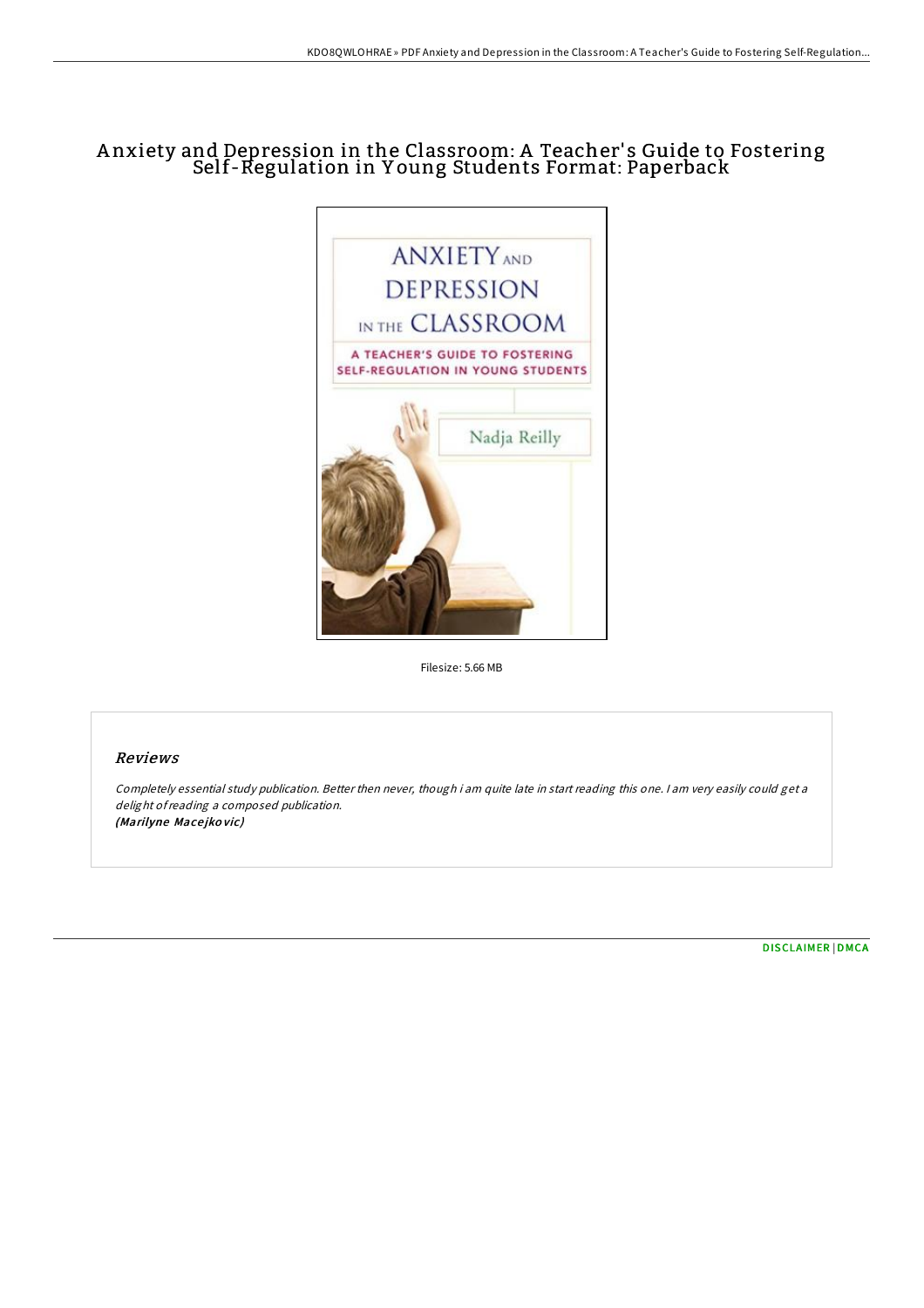## ANXIETY AND DEPRESSION IN THE CLASSROOM: A TEACHER'S GUIDE TO FOSTERING SELF-REGULATION IN YOUNG STUDENTS FORMAT: PAPERBACK



To download Anxiety and Depression in the Classroom: A Teacher's Guide to Fostering Self-Regulation in Young Students Format: Paperback eBook, please refer to the hyperlink below and save the document or have access to additional information which might be related to ANXIETY AND DEPRESSION IN THE CLASSROOM: A TEACHER'S GUIDE TO FOSTERING SELF-REGULATION IN YOUNG STUDENTS FORMAT: PAPERBACK book.

WW Norton Publishers. Condition: New. Brand New.